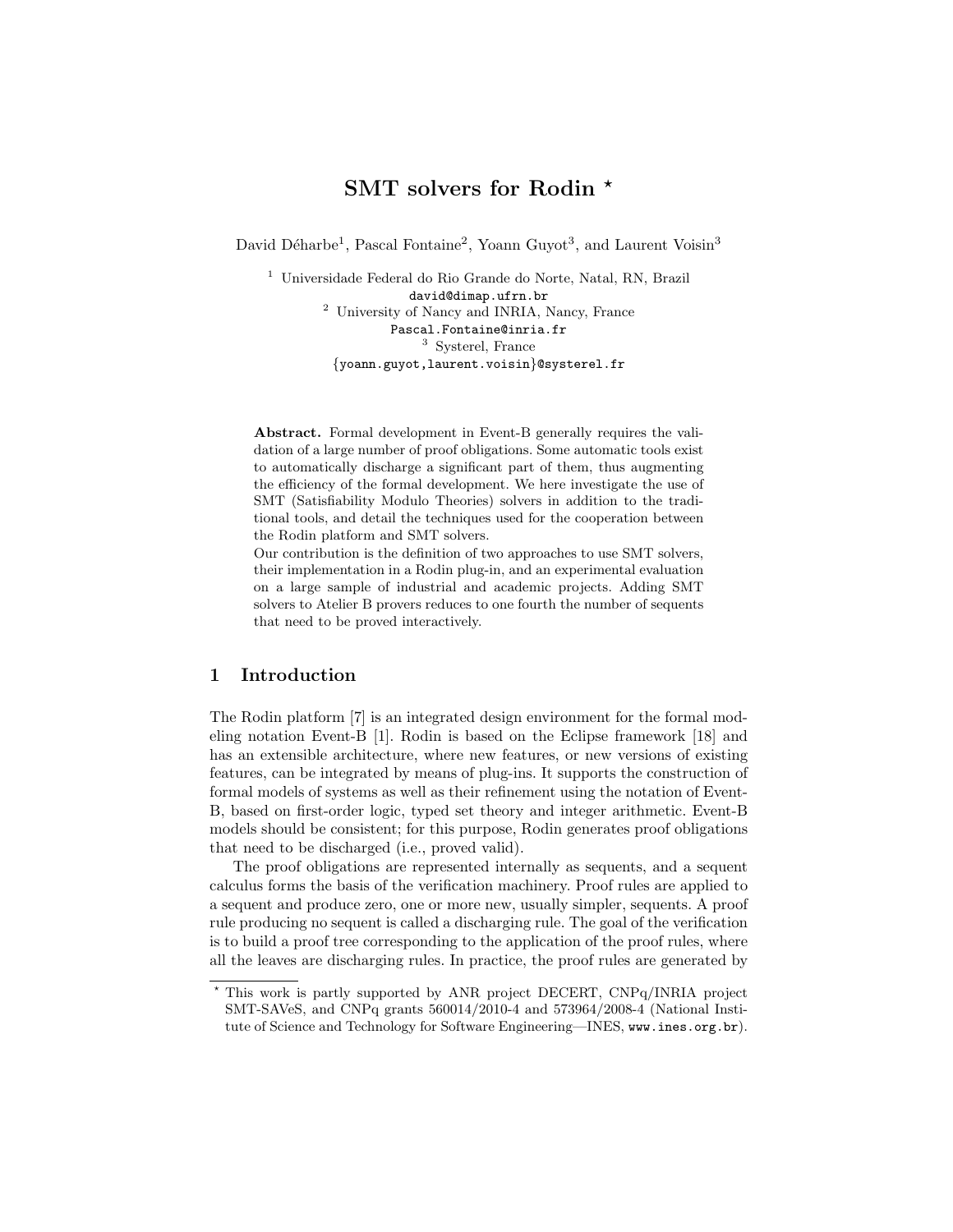so-called reasoners. A reasoner is a plug-in that can either be standalone or use existing verification technologies through third-party tools.

The usability of the Rodin platform, and of formal methods in general, greatly depends on several aspects of the verification activity:

- Automation Ideally, the proof obligations are validated automatically by reasoners. If human interaction is required for discharging proof obligations (using an interactive theorem prover), productivity is negatively impacted.
- Information Validation of proof obligations should not be sensitive to irrelevant modifications of the model. When modifying the model, large parts of the proof can be preserved if the precise facts used to validate each proof obligation are recorded. Moreover, similar proof obligations can be discharged without further need of the reasoner by noticing the same proof applies, even if the proof obligations differ slightly (on irrelevant parts).

Finally, counter-examples of failed proof obligations can be very valuable to the user as hints to improve the model and the invariants.

Trust When a prover is used, either the tool itself or its results need to be certified; otherwise the confidence in the formal development is jeopardized.

In this paper, we address the application of a verification approach that may potentially fulfill these three requirements: Satisfiability Modulo Theory (SMT) solvers. SMT solvers can automatically handle large formulas of firstorder logic with respect to some background theories, or a combination thereof, such as different fragments of arithmetic (linear and non-linear, integer and real), arrays, bit vectors, etc. They have been employed successfully to handle proof obligations with tens of thousands of symbols stemming from software and hardware verification. In this paper, we propose a translation of Event-B sequents to SMT input, the difficulty lying essentially in the way sets are translated.

The SMT-LIB initiative provides a standard for the input language of SMT solvers, and, in its last version [4], a command language defining a common interface to interact with SMT solvers. We implemented a Rodin plug-in using this interface. The plug-in also extracts from the SMT solvers some additional infor*mation* such as the relevant hypothesis. Some solvers (e.g.  $Z3$  [9] and verit [6]) are able to generate a comprehensive proof for validated formulas, which can be verified by a trusted proof checker [2]. In the longer term, besides automation, and information, trust may be obtained using a centralized proof manager.

Overview. Section 2 presents two approaches to translate Rodin sequents to the SMT-LIB notation. Section 3 illustrates both approaches through a simple example. Section 4 gives some insights on the techniques employed in SMT solvers to handle Rodin sequents and section 5 presents experimental results, based on the verification activities carried out for a variety of Event-B projects. We conclude by discussing future work.

Throughout the paper, formulas are expressed using the Event- B syntax [14], and sentences in SMT-LIB are typeset using a typewriter font.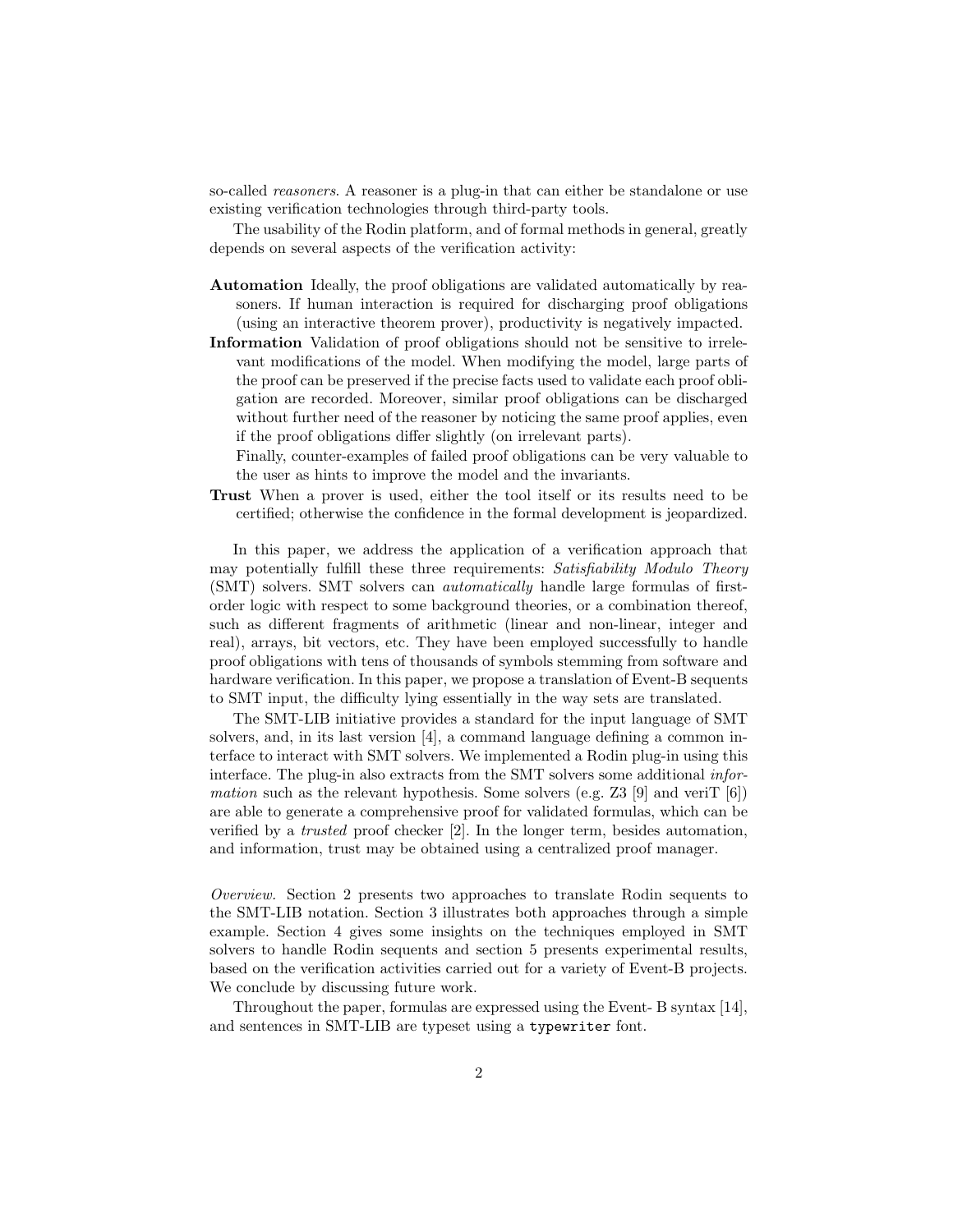## 2 Translating Event-B to SMT

Figure 1 gives a schematic view of the cooperation framework between Rodin and the SMT solver. For each Event-B sequent representing a proof obligation to be validated in Rodin, an SMT formula is built. SMT solvers answer the satisfiability question, so that it is necessary to take the negation of the sequent (to be validated) in order to build a formula to be refuted by the SMT solver. On success a proof and an unsatisfiable core  $-$  i.e., the set of facts necessary to prove that the formula is unsatisfiable — may be supplied to Rodin, which will extract a new Event-B proof rule out of it. If the SMT solver does not implement unsatisfiable core generation, the proof rule will assert that the full Event-B sequent is valid (and will only be useful for that specific sequent).

The SMT-LIB standard proposes several "logics" that specify the interpreted symbols that may be used in the formulas. Currently, however, none of those logics fits exactly the language of the proof obligations generated by Rodin. There exists a proposal for such a logic [13], but the existing SMT solvers do not yet implement corresponding reasoning procedures. Our pragmatic approach is thus to identify subsets of the Event-B logics that may be handled by the current tools, either directly or through some simple transformations. Translating Boolean and arithmetic constructs is mostly straightforward, since a direct syntactic translation may be undertaken for some symbols: Boolean operators and constants, relational operators, and most of arithmetic (division and exponentiation op-



Fig. 1. Schematic view of the interaction between Rodin and SMT solvers.

erators are currently translated as uninterpreted symbols). As an example of transformation of an Event-B sequent to an SMT formula, consider the sequent with goal  $0 < n+1$  under the hypothesis  $n \in \mathbb{N}$ ; the type environment is  $\{n \in \mathbb{Z}\}\$ and the generated SMT-LIB formula is:

```
(set-logic AUFLIA)
(declare-fun n () Int)
(assert (>= n 0))
(assert (not (< 0 (+ n 1))))
(check-sat)
```
The main issue in the translation of proof obligations to SMT-LIB is the representation of the set-theoretic constructs. We present successively two approaches. The simplest one, presented shortly in the next section, is based on the representation of sets as characteristic predicates [10]. Since SMT solvers handle first-order logic, this approach does not make it possible to reason about sets of sets. The second approach removes this restriction. It uses the  $ppTrans$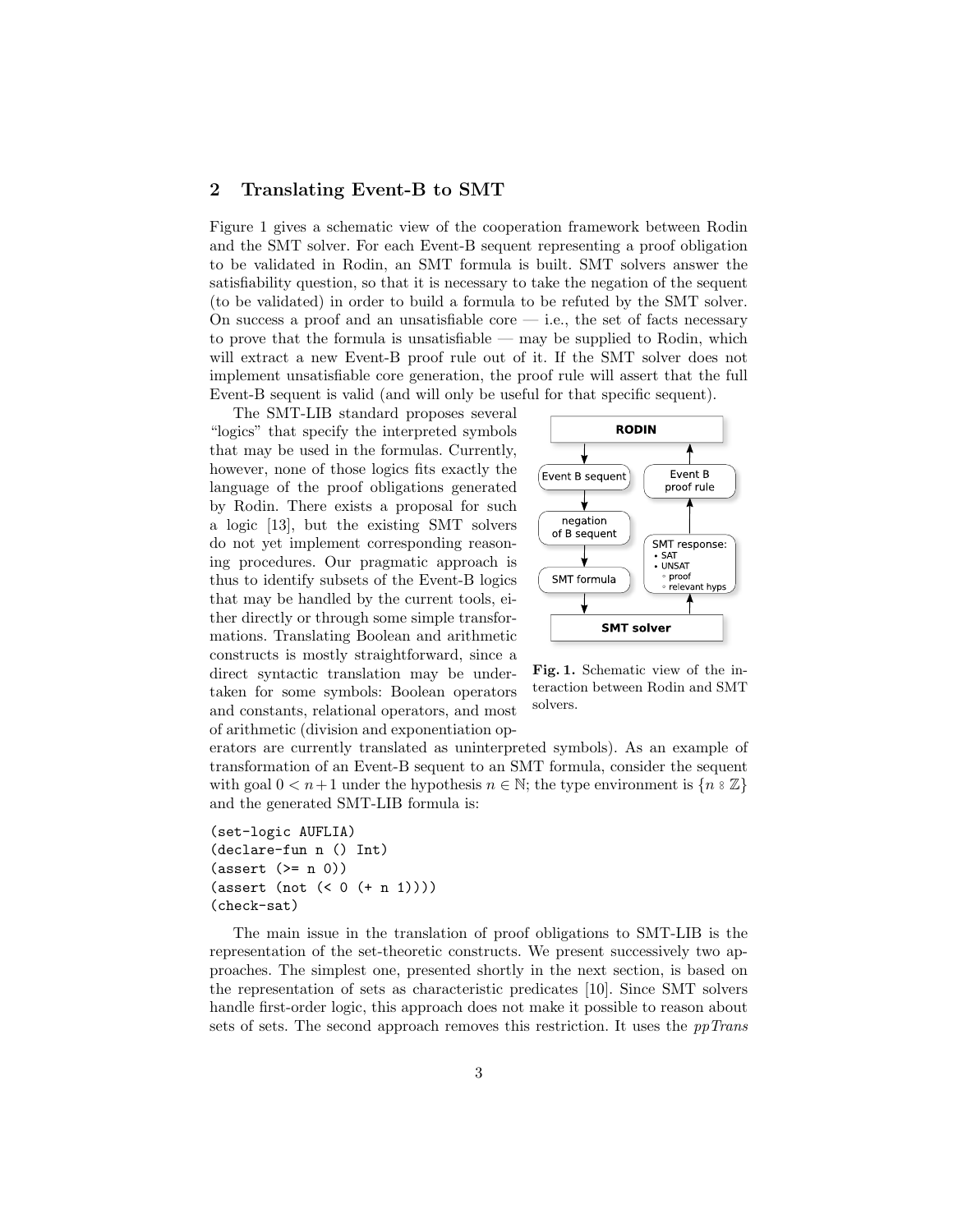translator, already available in the Rodin platform; this translator removes most set-theoretic constructs from proof obligations by systematically expanding their definitions.

#### 2.1 The  $\lambda$ -based approach

This approach implements and extends the principles proposed in [10] to handle simple sets. Essentially, a set is identified with its characteristic function. For instance the singleton  $\{1\}$  is identified with  $(\lambda x \otimes \mathbb{Z} \mid x = 1)$  and the empty set is identified with the polymorphic  $\lambda$ -expression  $(\lambda x \times X \mid \text{FALSE})$ , where X is a type variable. The union of (two) sets is a polymorphic higher-order function  $(\lambda(S_1 \otimes X \to \text{BOOL}) \to (S_2 \otimes X \to \text{BOOL}) \mid (\lambda x \otimes X \mid S_1(x) \vee S_2(x)))$ , etc.

SMT-LIB does not provide a facility for  $\lambda$ -expressions, and has limited support for polymorphism. This approach requires several extensions to SMT-LIB: λ-expressions, a polymorphic sort system, and macro-definitions. Those extensions are actually implemented in the veriT parser. Consider the sequent A  $\delta$  $\mathbb{P}(\mathbb{Z}) \vdash A \cup \emptyset = A$ , the translator to this extended SMT-LIB language produces:

```
(declare-fun A (Int) Bool)
(define-fun (par (X) (union ((S1 (X Bool)) (S2 (X Bool))) (X Bool)
            (lambda ((x X)) (or (S1 x) (S2 x))))(define-fun (par (X) (emptyset () (X Bool) (lambda ((x X)) false))))
(assert (not (= (union A emptyset) A)))
(check-sat)
```
where X denotes a sort variable. The function definitions union and emptyset are inserted by the translator and are part of a corpus of definitions for most of the set-theoretic constructs (see [10, 11] for details). They are divided into a list of sorted parameters, the sort of the result, and the body expressing the value of the result. The macro processor implemented in veriT transforms the goal to

(not (forall  $((x Int))$  (iff (or  $(A x)$  false)  $(A x))$ )

i.e., a first-order formula that may then be handled using usual SMT solving techniques. It is also possible to use veriT only as a pre-processor to produce plain SMT-LIB formulas that are amenable to verification using any SMT-LIB compliant solver.

As already mentioned, the main drawback of this approach is that sets of sets cannot be handled. It is thus restricted to simple sets and relations. Furthermore its reliance on extensions of the SMT-LIB format creates a dependence on veriT as a macro processor. The next approach lifts these restrictions.

#### 2.2 The *ppTrans* approach

Our second approach uses the translator ppTrans provided by the Predicate Prover available in Rodin in order to obtain first-order logic formulas which are almost free of set-theoretic elements [12]. It also separates arithmetic, Boolean and set-theoretic constructs from each other and performs simplifications. This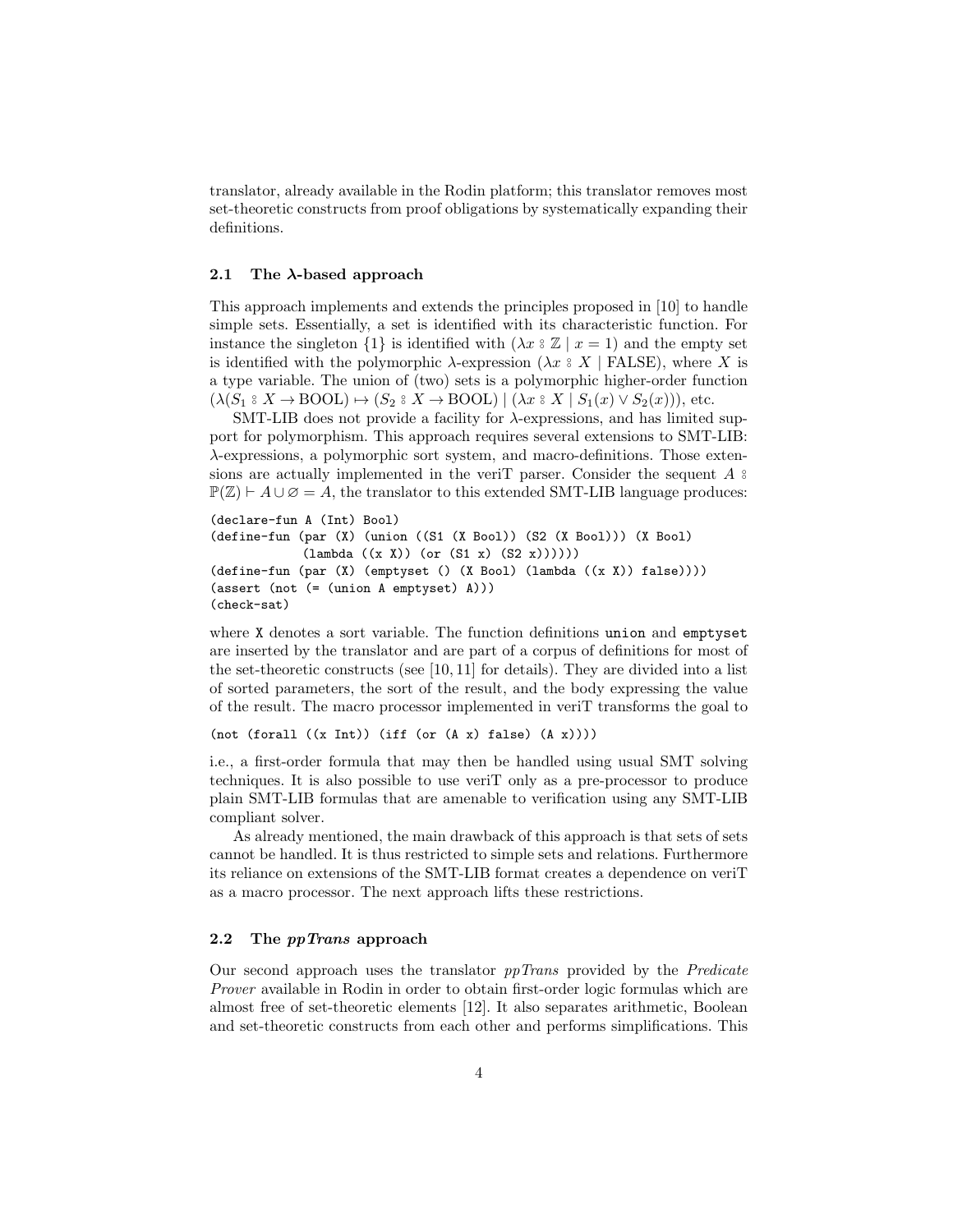approach makes the plug-in independent from veriT, and is more robust with respect to the translation of relations and functions. On formulas suitable for the previous approach, the translator would however produce very similar results compared to this previous simple approach.

Besides the straightforward translations mentioned earlier, the translation from the ppTrans output to SMT-LIB provides some specific rules for the translation of set-theoretic constructs such as the membership operator. For instance assume the input has the following typing environment and formulas:

| Typing environment                   | Formulas                      |
|--------------------------------------|-------------------------------|
| $a \circ S$                          |                               |
| $b \circ T$                          | $a \in A$                     |
| $c \overset{\circ}{\circ} U$         | $a \mapsto b \in r$           |
| $A \circ \mathbb{P}(S)$              | $a \mapsto b \mapsto c \in s$ |
| $r \circ \mathbb{P}(S \times T)$     |                               |
| s: $\mathbb{P}(S \times T \times U)$ |                               |

First, for each basic set found in the proof obligation, the translation produces a sort declaration in SMT-LIB. In addition, for each combination of basic sets (either through powerset or Cartesian product), an additional sort declaration is produced. Translating the typing environment produces a sort declaration for each basic set, and combination thereof found in the input:

```
S \rightsquigarrow (declare-sort S 0)
                    T \rightsquigarrow (declare-sort T 0)
                    U \rightsquigarrow (declare-sort U 0)
               \mathbb{P}(S) \rightsquigarrow (declare-sort PS 0)
       \mathbb{P}(S \times T) \rightsquigarrow (declare-sort PST 0)
\mathbb{P}(S \times T \times U) \rightsquigarrow (declare-sort PSTU 0)
```
Second, the translation produces a function declaration for each constant:

 $a \text{ } S \rightarrow \text{ (declare-fun a () S)}$  $b \text{ } T \rightarrow \text{ (declare-fun b () T)}$  $c \text{ } \overset{\circ}{\circ} \text{ } U \leadsto (\text{declare-fun c () U})$  $A \cong \mathbb{P}(S) \rightsquigarrow$  (declare-fun A () PS)  $r$  %  $\mathbb{P}(S \times T) \rightsquigarrow$  (declare-fun r () PST)  $s$  &  $\mathbb{P}(S \times T \times U) \rightsquigarrow$  (declare-fun s () PSTU)

Third, for each type occurring at the right-hand side of a membership predicate, the translation produces fresh SMT function symbols:

(declare-fun (MS0 (S PS) Bool)) (declare-fun (MS1 (S T PST) Bool)) (declare-fun (MS2 (S T U PSTU)) Bool)

The Event-B atoms can then be translated as follows:

$$
a \in A \rightsquigarrow (\text{MSO a A})
$$

$$
a \mapsto b \in r \rightsquigarrow (\text{MS1 a b r})
$$

$$
a \mapsto b \mapsto c \in s \rightsquigarrow (\text{MS2 a b c s})
$$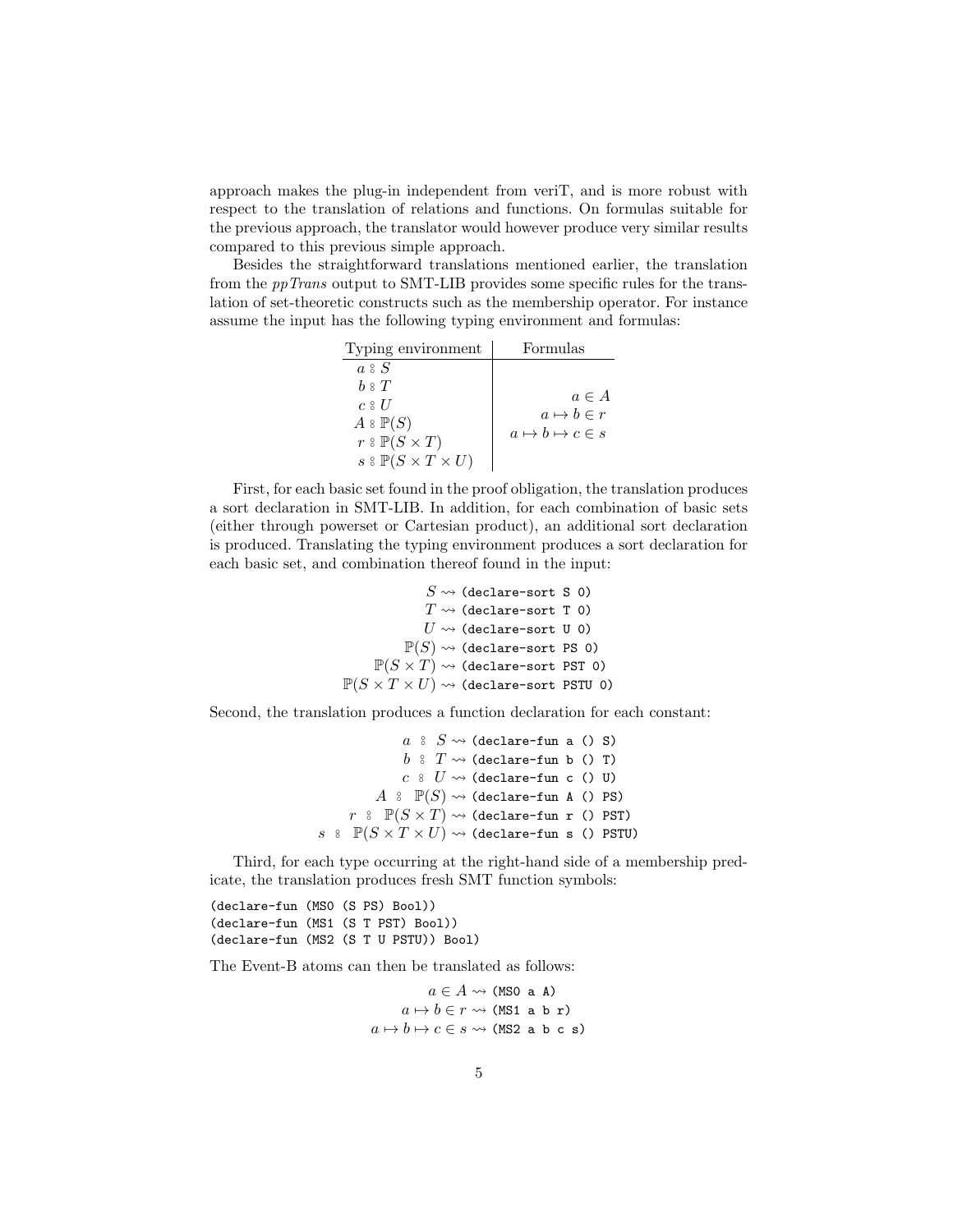Finally, the Event-B formula where all non-membership set operators have been expanded to their definition is translated to SMT-LIB. For instance, the formula  $A \cup \emptyset = A$  would be translated to  $\forall x \cdot (x \in A \lor x \in \emptyset) \Leftrightarrow x \in A$ , which ppTrans simplifies to  $\forall x \cdot (x \in A \lor \bot) \Leftrightarrow x \in A$ , would be translated to

 $(forall ((x S)) (= (or (MS0 A x) false) (MS0 A x)))$ 

While the approach presented here covers the whole Event-B mathematical language and does not require polymorphic types or specific extensions to the SMT-LIB language, the semantics of some Event-B constructs is approximated because some operators become uninterpreted in SMT-LIB (chiefly membership but also some arithmetic operators such as division and exponentiation). However, we can recover their interpretation by adding axioms to the SMT-LIB benchmark, at the risk of decreasing the performance of the SMT-solvers. Some experimentation is thus needed to find a good balance between efficiency and completeness.

Indeed, it appears experimentally that including some axioms of set theory to constrain the possible interpretations of the membership predicate greatly improves the number of proof obligations discharged. In particular, the axiom of elementary set (singleton part) is necessary for many Rodin proof obligations. The translator directly instantiates the axiom for all membership predicates. Assuming MS is the membership predicate associated with sorts S and PS, the translation introduces thus the following assertion:

```
(assert (forall ((x S))
          (exists ((X PS)) (and (MS x X))
                            (forall ((y S)) (= > (MS y X) (= y x)))))))
```
More implementation and optimization details are available in [12]. It is noteworthy that the plug-in based on  $ppTrans$  detects sequents with only simple sets (i.e., no sets of sets) and uses a translation similar to the  $\lambda$ -based approach in that case. Therefore, the  $ppTrans$  approach subsumes the  $\lambda$ -based approach.

## 3 A small Event-B example

As a concrete example of translation, this section presents the model of a simple job processing system consisting of a queue and a processor. The basic sets are JOBS (the jobs) and STATUS (the possible states of the processor), such that  $\texttt{axm1}: STATUS = \{RUN, IDLE\}, \text{ and } \texttt{axm2}: RUN \neq IDLE. \text{ The state of the }$ model has three variables: proc (the current status of the processor) queue (the jobs currently queued) and active (the job being processed, if any). This state is constrained by the following invariants:

 $inv1: proc \in STATUS$  (typing)  $inv2: active \in JOBS$  (typing)  $inv3: queue \in \mathbb{P}(JOBS)$  (typing)  $inv4: proc = RUN \Rightarrow active \notin queue$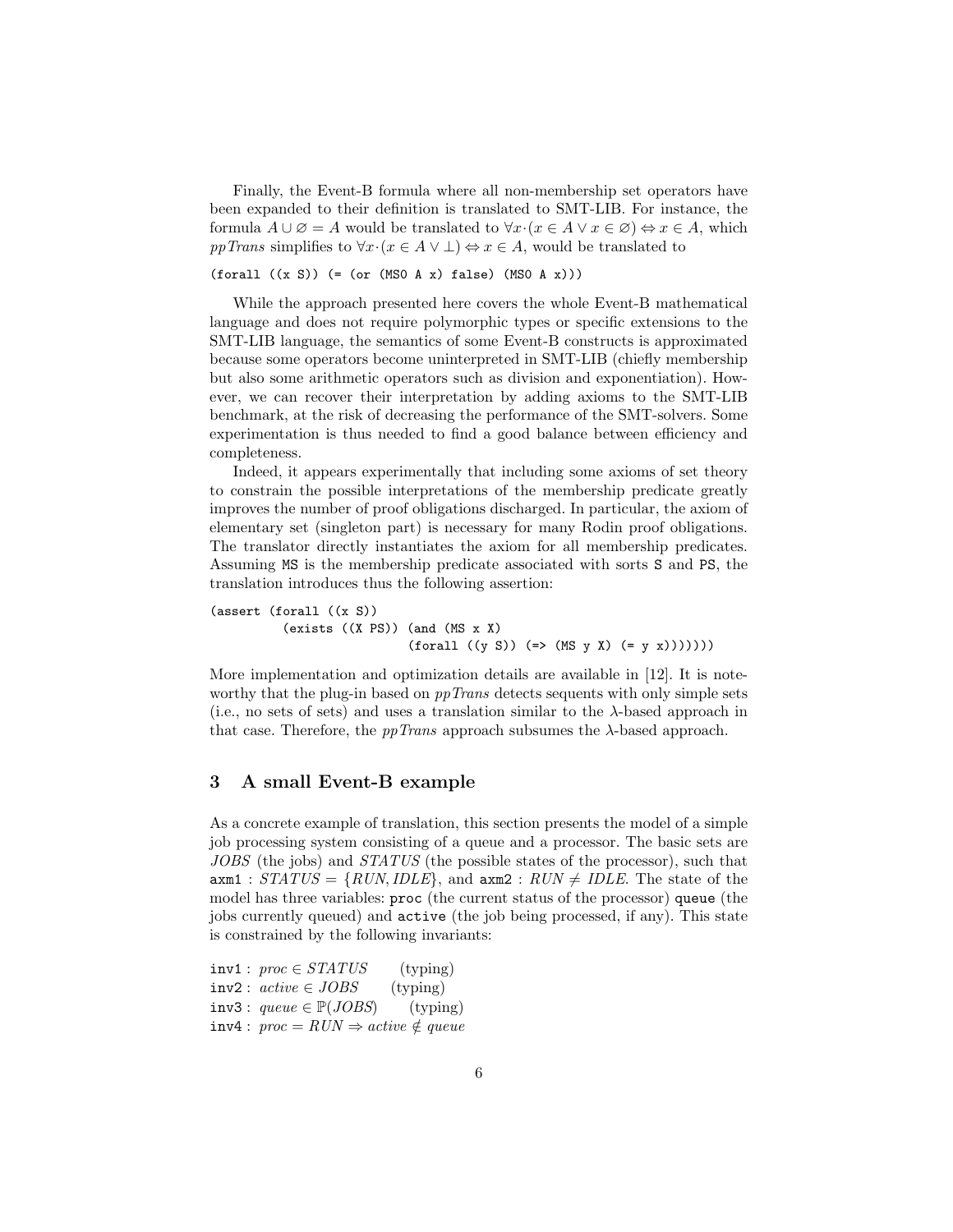One of the events of the system describes that the processor takes on a new job. It is specified as follows:

**Event**  $SCHEDULE \cong$  (the processor takes on a new job) any <sup>1</sup> where  $\text{grad1}: \text{proc} = \text{IDLE}$  (the processor must be idle)  $\text{grad2}: j \in queue$  (the job j is in the queue) then  $\texttt{act1}: queue := queue \setminus \{j\}$  $\texttt{act2}: \textit{active} := j$  $act3: proc := RUN$ end

To verify that the invariant labeled inv4 is preserved by the SCHEDULE event, the following sequent must be proved valid:

$$
\begin{array}{ll}\n\text{axm1, axm2, inv1, inv2, inv3, inv4, gr41, gr42} \\
&\vdash \underbrace{RUN}_{proc} = RUN \Rightarrow \underbrace{j}_{active} \notin \underbrace{queue \setminus \{j\}}_{queue}.\n\end{array} \tag{1}
$$

The generated proof obligations thus aim to show that the following formula is unsatisfiable:

$$
STATUS = \{RUN, IDLE\} \land RUN \neq IDLE \land
$$
  
\n
$$
proc \in STATUS \land active \in JOBS \land queue \in \mathbb{P}(JOBS) \land
$$
  
\n
$$
proc = RUN \Rightarrow active \notin queue \land
$$
  
\n
$$
proc = IDLE \land j \in queue \land
$$
  
\n
$$
\neg(RUN = RUN \Rightarrow j \notin queue \setminus \{j\}).
$$

This proof obligation does not contain sets of sets and the approach described in section 2.1 may be applied resulting in the SMT-LIB input presented in Figure 2. Lines 2 and 3 contain the declarations of the sorts corresponding to the basic sets introduced in the context. Lines 4–9 contain the declarations of the function symbols corresponding to the free variables of the proof obligation, and are produced using the typing environment. Note that set queue is represented by a unary predicate symbol. Next, the definitions of the macros corresponding to set operators  $\in$  and  $\setminus$  are included on lines 10–13. Line 14 is the definition of a macro that represents the singleton set  $\{j\}$ . Lines 15–21 are the result of the translation of the proof obligation itself.

Of course, this proof obligation is also amenable to translation using the approach described in section 2.2, and the corresponding SMT-LIB input is given in Figure 3. Since the proof obligation includes sets of JOBS, a corresponding sort *PJOBS* and membership predicate *MJOBS* are declared in lines 4–5. Then, the function symbols corresponding to free identifiers of the sequent are declared at lines 6–11. Finally, the hypothesis and the goal of the sequent are translated to named assertions (lines 12–18).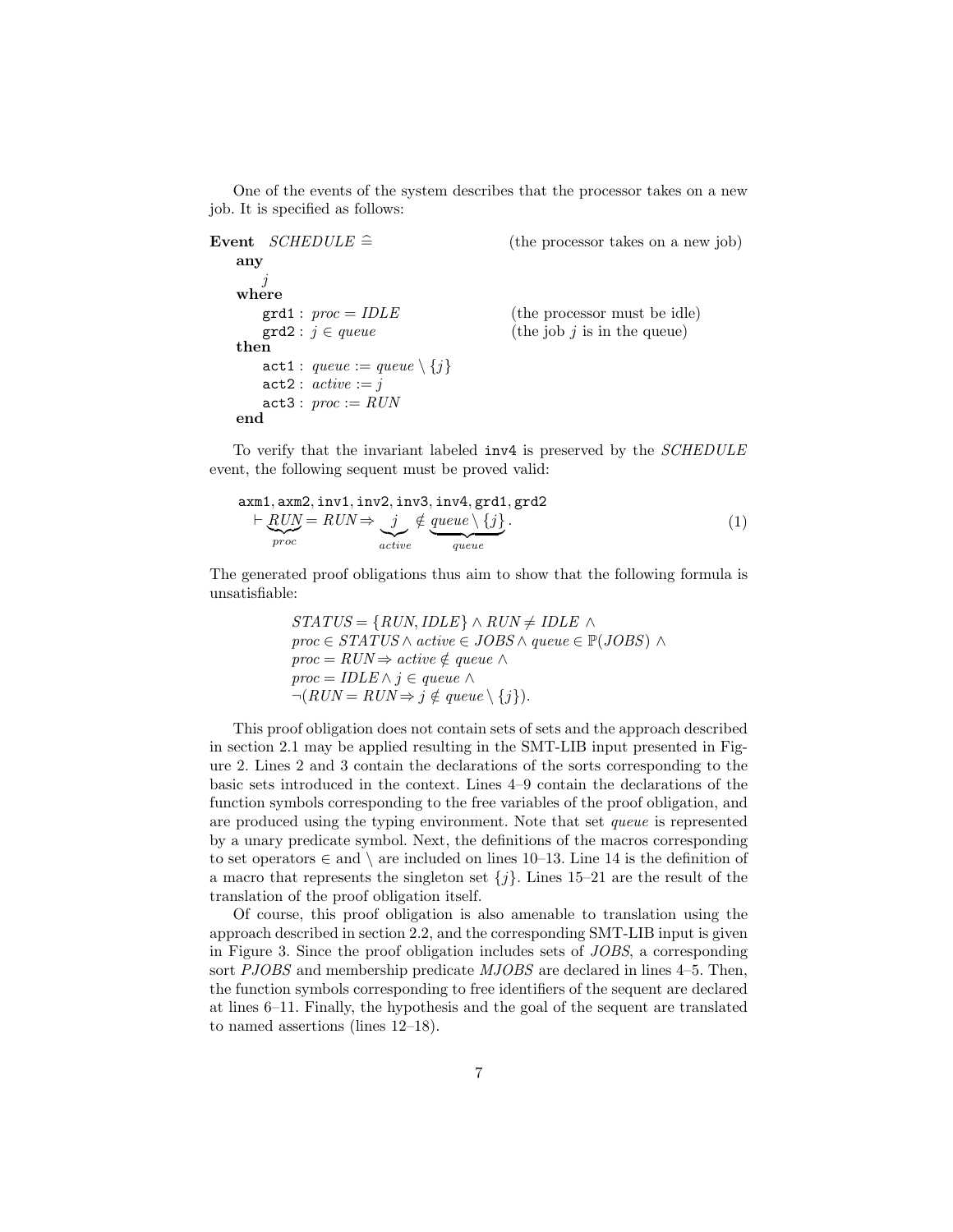```
1 (set-logic AUFLIA)
2 (declare-sort STATUS 0)
3 (declare-sort JOBS 0)
4 (declare-fun RUN () STATUS)
5 (declare-fun IDLE () STATUS)
6 (declare-fun proc () STATUS)
7 (declare-fun active () JOBS)
8 (declare-fun j () JOBS)
9 (declare-fun queue (JOBS) Bool)
10 (define-fun (par (X) (in ((x X) (s (X Boo1))) Bool (s x)))11 (define-fun (par (X)
12 (setminus ((s1 (X Bool)) (s2 (X Bool))) (X Bool)
13 (lambda ((x X)) (and (s1 x) (not (s2 x))))))
14 (define-fun set1 ((x JOBS)) Bool (= x j))
15 (assert (and (forall ((x STATUS)) (or (= x RUN) (= x IDLE)))
16 (not (= RUN IDLE))<br>17 (=> (= proc RUN) (
            (=> (= proc RUN) (not (in active queue)))18 (= proc IDLE)
19 (in j queue)
20 (not (=> (= RUN RUN)
21 (not (in j (setminus queue set1)))))))
22 (check-sat)
```
Fig. 2. SMT-LIB input produced using the  $\lambda$ -based approach.

The sequent described in this section is very simple and is easily verified by both Atelier-B provers and SMT-solvers. Section 5 reports experiments with a large number of proof obligations and establishes a better basis to compare the effectiveness of these different verification techniques.

## 4 Solving SMT formulas

In this section, we provide some insight about the internals of SMT solvers, in order to give to the reader an idea on the kind of formulas that can successfully be handled by SMT solvers. A very schematic view of an SMT solver is presented on Figure 4. Basically it is a decision procedure for quantifier-free formulas in a rich language coupled with an instantiation module that handles the quantifiers in the formulas by grounding the problem. For quantified logic, SMT solvers are of course not decision procedures anymore, but they work well in practice if the necessary instances are easy to find and not too numerous.

#### 4.1 Unquantified formulas

Historically, the first goal of SMT solvers was to provide efficient decision procedures for expressive languages, beyond pure propositional logic. Those solvers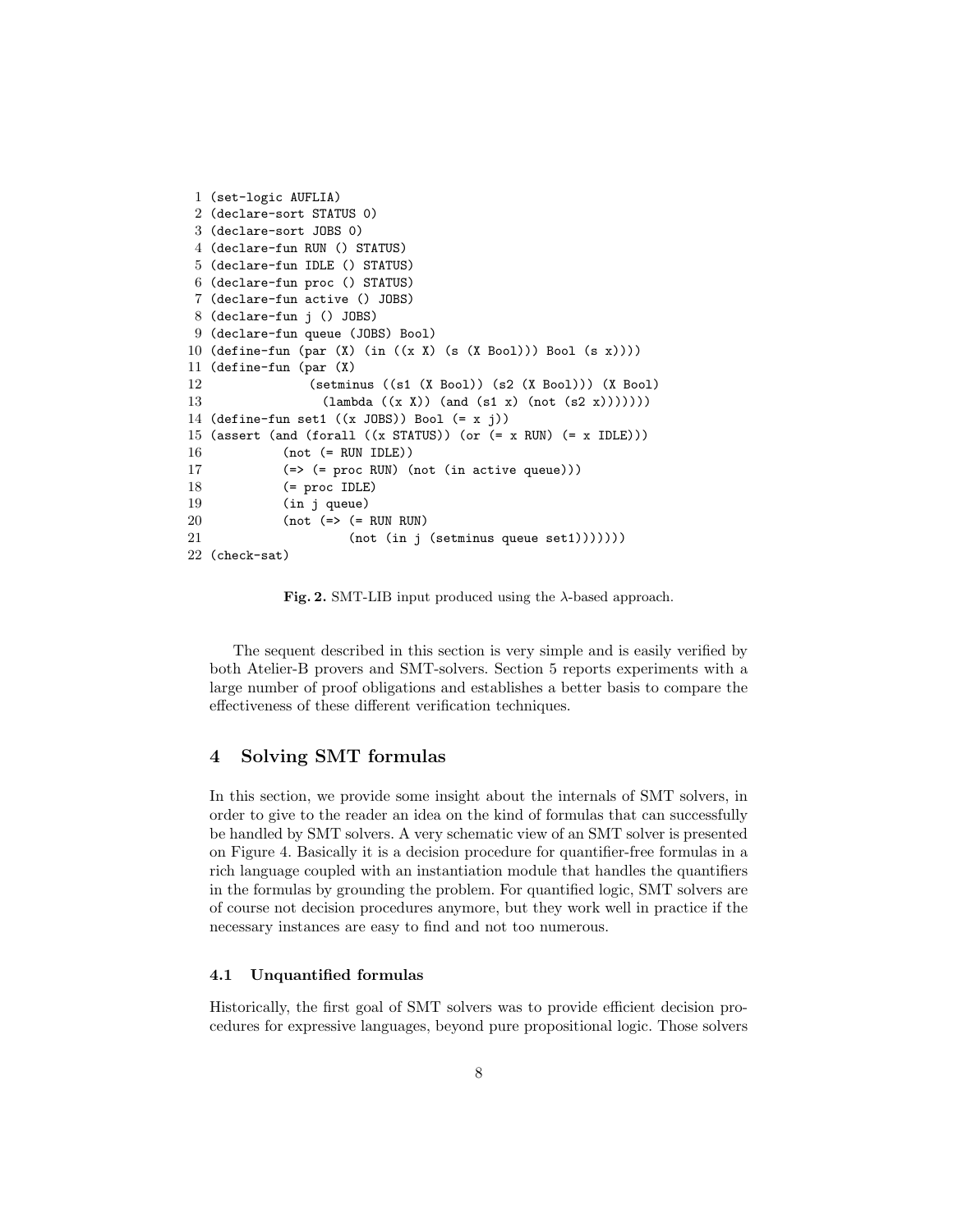```
1 (set-logic AUFLIA)
2 (declare-sort STATUS 0)
3 (declare-sort JOBS 0)
4 (declare-sort PJOBS 0)
5 (declare-fun MJOBS (JOBS PJOBS) Bool)
6 (declare-fun RUN () STATUS)
7 (declare-fun IDLE () STATUS)
8 (declare-fun proc () STATUS)
9 (declare-fun active () JOBS)
10 (declare-fun queue () PJOBS)
11 (declare-fun j () JOBS)
12 (assert (! (forall ((x STATUS)) (or (= x RUN) (= x IDLE))) :named axm1))
13 (assert (! (not (= RUN IDLE)) :named axm2))
14 (assert (! (= proc IDLE) :named grd1))
15 (assert (! (MJOBS j queue) :named grd2))
16 (assert (! (not (=> (= RUN RUN)<br>17 (not (and (
                       (not (and (MJOBS j queue)
18 (not (= j j))))))) : named goal))
19 (check-sat)
```
Fig. 3. SMT-LIB input produced using the *ppTrans* approach.

have always been based on a cooperation of a Boolean engine, nowadays typically a SAT solver (See [5] for more information on SAT solver techniques and tools), and a theory reasoner to check the satisfiability of a set of literals in the considered language. The Boolean engine generates models for the Boolean abstraction of the input formula, whereas the theory reasoner refutes the sets of literals corresponding to these abstract models by adding conjunctively conflict clauses to the propositional abstraction. This exchange runs until either the Boolean abstraction is sufficiently refined for the Boolean reasoner to conclude that the formula is unsatisfiable, or the theory reasoner concludes that the abstract model indeed corresponds to a model of the formula.

The theory reasoners are themselves based on a combination of decision procedures for various fragments. In our context, the relevant decision procedures are congruence closure  $-$  to handle uninterpreted predicates and functions decision procedure for arrays (typically reduced to some kind of congruence closure), and linear arithmetic. It is possible, using the Nelson-Oppen combination method [15, 19], to build a decision procedure for the union of the languages. The theory reasoner used in most SMT solvers is thus able to decide the satisfiability of literals on a language containing a mix of uninterpreted symbols, linear arithmetic symbols, and array operators.

For the theory reasoner and the SAT solver to cooperate successfully, some techniques are necessary. Among these techniques, if a set of literals is found unsatisfiable, it is most valuable to generate small conflict clauses, in order to refine the Boolean abstraction as strongly as possible. Also, theory propagation,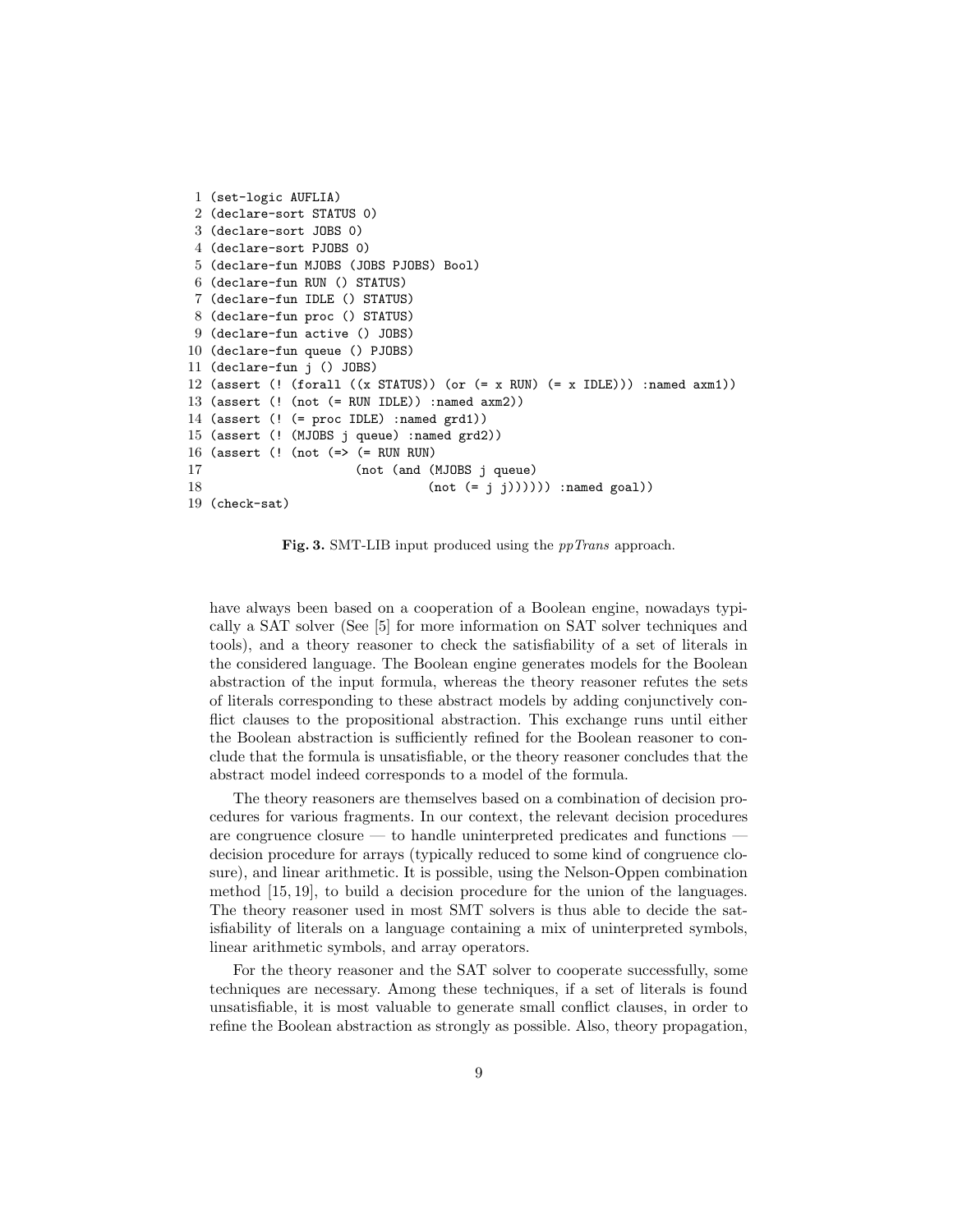

Fig. 4. Schematic view of an SMT solver.

that allows to control the decisions taken inside the SAT solver, has proved to be very worthwhile in practice (more can be found about these techniques and SMT solving in general in [3]).

#### 4.2 Instantiation techniques

Automatically finding the right instances of quantified formulas is a key issue for the verification of sequents (as well as proof obligations produced in the context of a number of software verification tools). The quantifier instantiation module is responsible for producing lemmas of the form  $\neg \varphi(t) \vee \exists x \varphi(x)$ . Generating too many instances may overload the solver with useless information and exhaust computing resources. Generating too few instances will result in an "unknown", and useless, verdict. We report here how veriT copes with such quantified formulas. Several instantiation techniques are applied in turn: trigger-based, sort-based and superposition techniques.

In a quantified formula  $Q\mathbf{x}\varphi(\mathbf{x})$ , a trigger is a set of terms  $T = \{t_1, \dots, t_n\}$ such that the free variables in T are the quantified variables **x** and each  $t_i$  is a subterm of the matrix  $\varphi(\mathbf{x})$  of the quantified formula. Trigger-based instantiation consists in finding, in the formula, sets of ground terms  $T'$  that match  $T$ , i.e., such that there is a substitution  $\sigma$  on **x**, where the homomorphic extension of  $\sigma$  over T yields T'. Each such substitution defines an instantiation of the original quantified formula. Some verification systems allow the user to specify instantiation triggers. This is not the case in Rodin, and veriT applies heuristics to annotate quantified formulas with triggers.

If the trigger-based approach does not yield any new instance, veriT resorts to sort-based instantiation. In that case, each quantified variable is instantiated with the ground terms of the formula that have the same sort.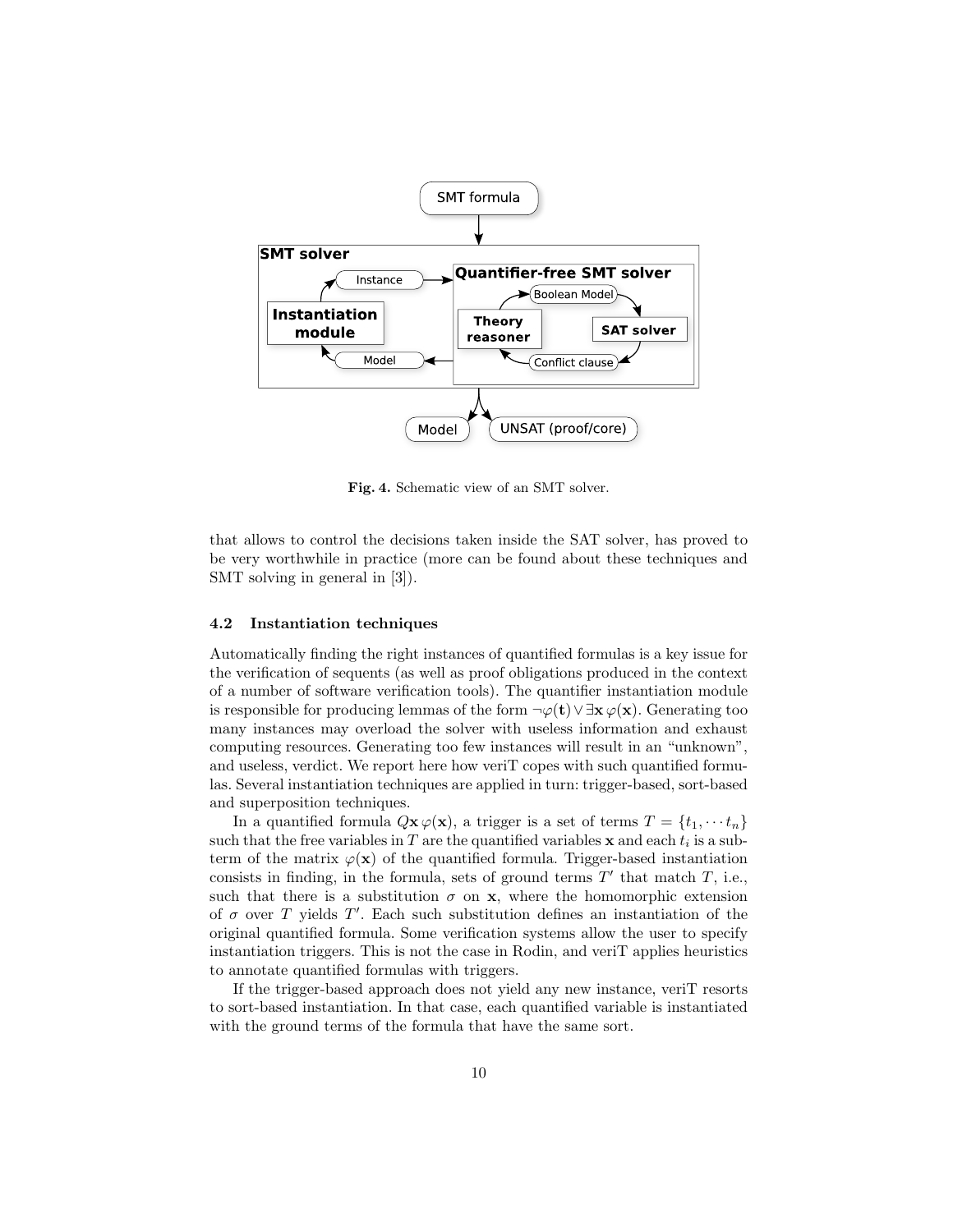Finally, veriT also features a module to communicate with a superpositionbased first-order logic automated theorem prover, namely the E prover [17]. It is built upon automated deduction techniques such as rewriting, subsumption, and superposition and is capable of identifying the unsatisfiability of a set of quantified and non-quantified formulas. When such a set is found satisfiable, lemmas are extracted from its output and communicated to the other reasoning modules of veriT. The E prover, like many saturation-based first-order provers, is complete for first-order logic with equality.

#### 4.3 Unsat core extraction

Additionally to the satisfiability response, it is possible, in case the proof obligation is validated (i.e., when the formula given to the SMT solver is unsatisfiable), to ask for an unsatisfiable core. For instance, the sequent (1) discussed in Section 3 and translated into the SMT input on Figure 3 is valid independently of any hypothesis. The SMT input associates labels to the hypotheses and goal, using the reserved SMT-LIB annotation operator !. A solver implementing the SMT-LIB unsatisfiable core feature could thus return the list of hypotheses used to validate the goal. In the present case, it would only return the goal since no named hypothesis was used. The plug-in transmits this information to the platform through a rule stating that the goal is unsatisfiable by itself.

Once this rule has been produced, the Rodin platform uses it to discharge any similar proof objective. In particular, if we modify the current sequent without modifying any predicate of the rule (in this case for instance, by changing any irrelevant invariant), the SMT solver rule will still be applicable and the SMT solver will not need to be run again. This is very important for the end user experience: when the user modifies his model, most proofs get reused and the user does not have to wait for the solvers to run again.

The unsat core production for the veriT solver is related to the proof production feature. The solver is indeed able to produce a proof, and it has moreover a facility to prune the proof of unnecessary proof steps and hypotheses. It suffices thus to check the pruned proof and collect all hypotheses in that proof to obtain a superset of the unsat core. Although not minimal in theory, this superset often corresponds to a minimal unsat core, and thus provides the plug-in with high quality information.

## 5 Experimental results

We collected a library of proof obligations from several academic (i.e., case studies from books, academic publications, tutorials,. . . ) and industrial projects. The SMT solvers are used with a timeout of 3 seconds<sup>4</sup>, on a dual-core Intel Core 2 Duo, cadenced at 2.93GHz, with 4GB of RAM, and running Linux Ubuntu 10.04.

<sup>4</sup> This timeout is unusually small for SMT solvers. Larger timeouts would provide better results, but also altering the responsiveness of the Rodin interactive platform.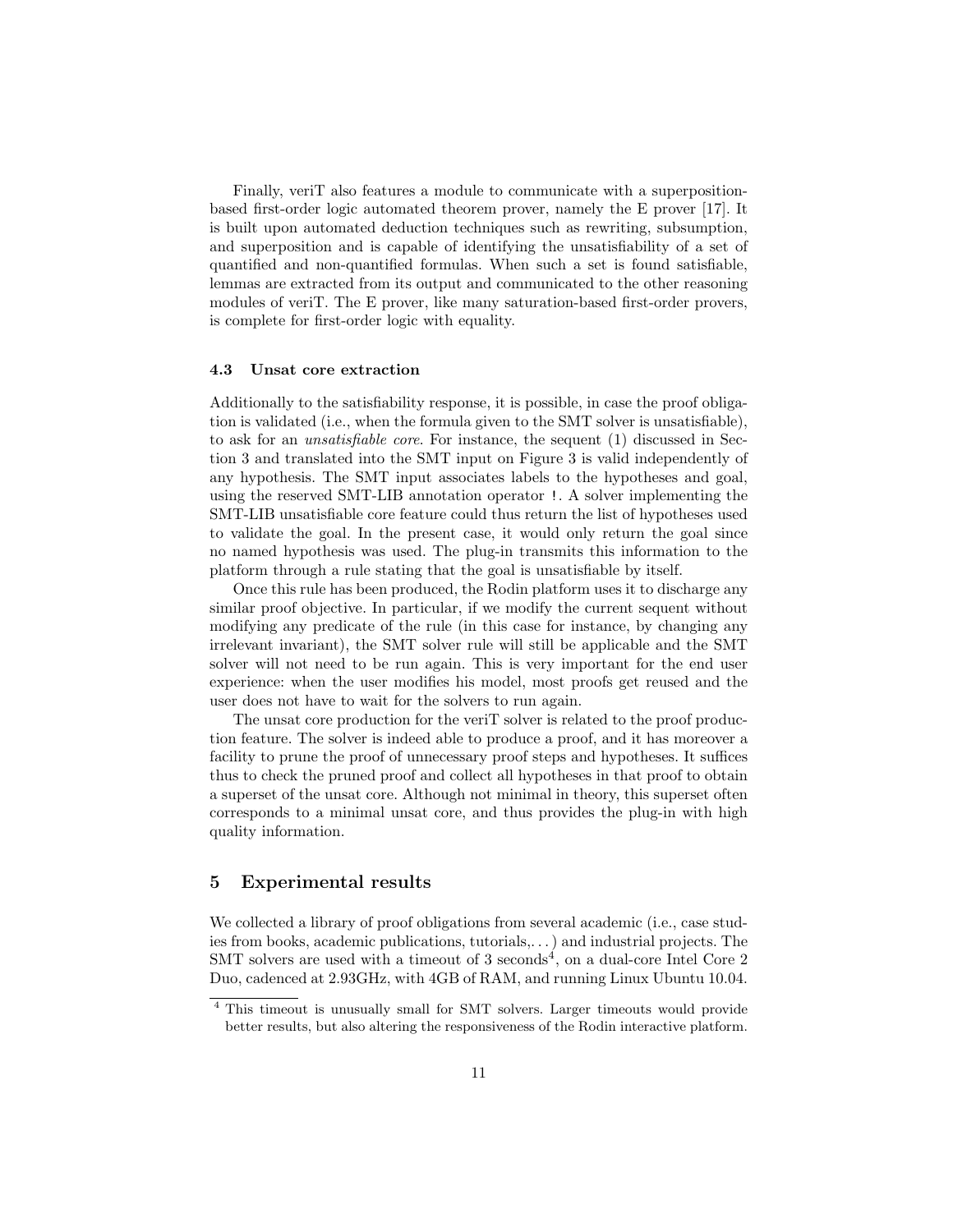|            | obligations<br>್<br>Number<br>proof | മ<br>Atelier | Ņ<br>r21<br>alt-ergo- | $\overline{\mathbf{z}}$<br>$\Box$<br>2011<br>್ರೆ<br>3 | $-12863$<br>đeν<br>veriT | ver<br>pro<br>囜<br>$\infty$<br>veriT | 2<br>က်<br>$23 -$ | Portfoli<br>$p$ en $)$<br>E<br>w | ortfolio<br>≏<br>NS | Portfolio |
|------------|-------------------------------------|--------------|-----------------------|-------------------------------------------------------|--------------------------|--------------------------------------|-------------------|----------------------------------|---------------------|-----------|
| Academic   | 2786                                | 474          | 660                   | 434                                                   | 646                      | 553                                  | 490               | 271                              | 231                 | 136       |
| Industrial | 855                                 | 126          | 212                   | 178                                                   | 192                      | 177                                  | 160               | 83                               | 62                  |           |
| Total      | 3641                                | 600          | 872                   | 612                                                   | 838                      | 730                                  | 650               | 354                              | 293                 | 144       |

Fig. 5. Experimental results (number of proof obligation *not* discharged by the tools).

Figure 5 presents a summary of the results.<sup>5</sup> The results are detailed separately for academic and industrial projects. The second column gives the number of proof obligations, the next columns the number of them not validated by the tool heading the column, i.e., the number of proof obligations requiring human interaction after automatic application of only this tool.

The column "Atelier B" gives the number of proof obligations that were not discharged by the prover from Atelier B. The five following columns give, for several SMT solvers, the number of proof obligations that the solvers were not able to validate. The "SMT Portfolio" column relates the number of proof obligations unproved after trying all considered SMT solvers, whereas the "SMT Portfolio (Open)" column only consider the solvers with a permissive license, (i.e., distributed with the plug-in). The "Portfolio" column gives the remaining sequents after running both the SMT solvers and the prover from Atelier B.

On Figure 6 only the proof obligations undischarged by the prover from Atelier B are considered, and we detail for each solver (or group of solvers) the number of validated formulas.

It is worth noticing that SMT solvers altogether validate more proof obligations than the Atelier B prover. But the important and strong conclusion that can be deduced from these tables is that SMT solvers complement the Atelierb B prover. From 600 proof obligations that are not validated by the prover from Atelier B — and that required human interaction — around 75% are discharged automatically by SMT solvers. It thus divides by four the amount of verification conditions requiring human interaction.

Besides this complementarity, the tools have different features that justify having a portfolio of solvers: veriT has a permissive license and produces proofs, from which it is easy to extract unsatisfiable cores; cvc3 is quite efficient, but extracting unsatisfiable cores from its output is not trivial; z3 is certainly very powerful, but has a restrictive license.

<sup>5</sup> Notice that the z3 solver was not used at its full power since its Model Based Quantifier Instantiation feature (MBQI) was not fully functional on the latest currently available version for our system.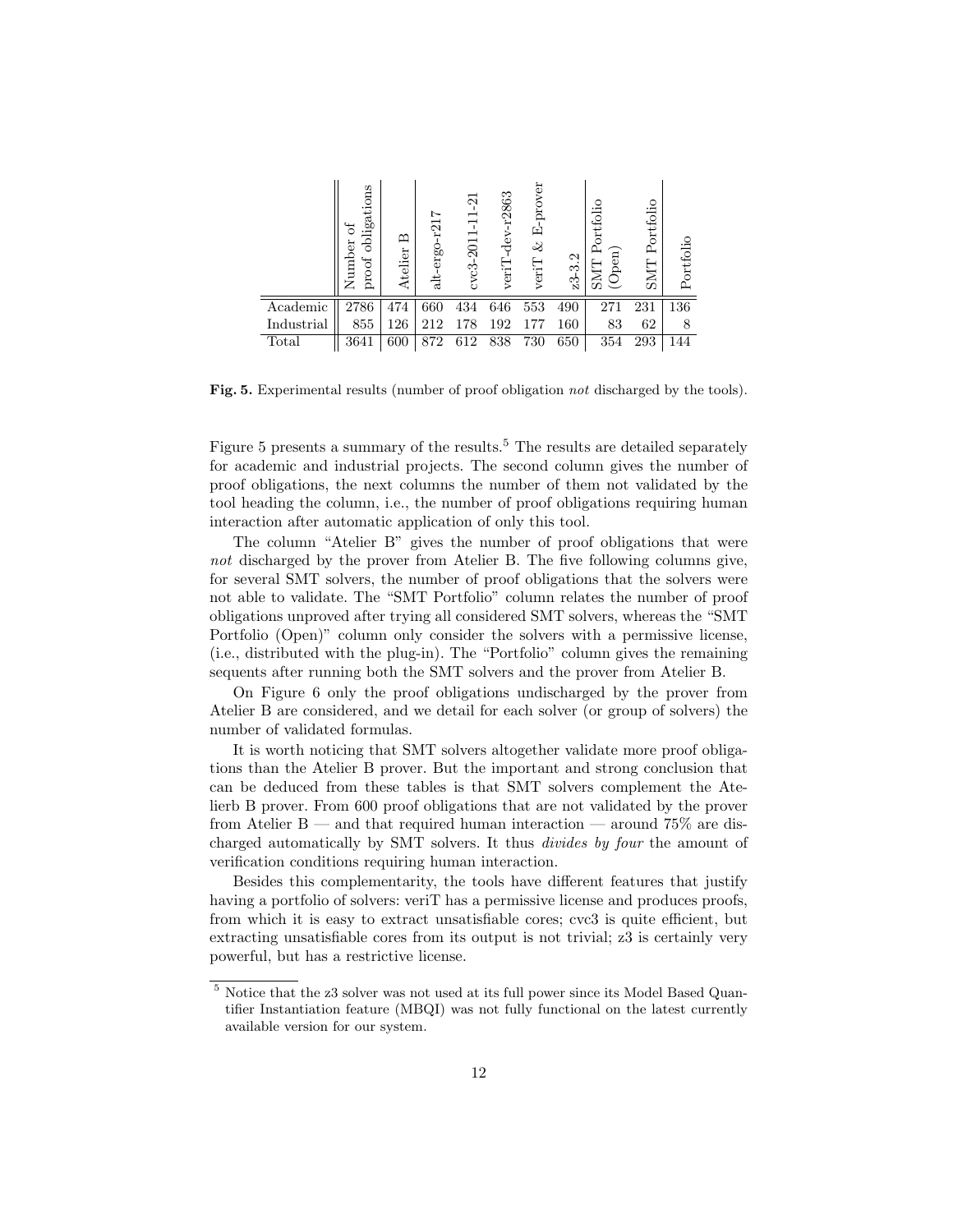|            | Undischarged<br>≃<br>Atelier<br>ত্ৰ | $-1217$<br>alt-ergo | $\Xi$<br>cvc3-2011-11- | $-12863$<br>$\det$<br>veri <sup>T</sup> - | prover<br>囸<br>veriT | $\mathbf{\Omega}$<br>က်<br>$23 -$ | Portfoli<br>pen)<br><br>Ω | Portfolio<br><b>ENS</b> |
|------------|-------------------------------------|---------------------|------------------------|-------------------------------------------|----------------------|-----------------------------------|---------------------------|-------------------------|
| Academic   | 474                                 | 121                 | 259                    | 106                                       | 155                  | 227                               | 313                       | 338                     |
| Industrial | 126                                 | 91                  | 99                     | 110                                       | 105                  | 68                                | 118                       | 118                     |
| Total      | 600                                 | 212                 | 358                    | 216                                       | 260                  | 295                               | 431                       | 456                     |

Fig. 6. Improvement over Atelier B (number of validated proof obligations)

#### 6 Conclusion

SMT solving is a formal verification technique successfully applied to various domains including verification. SMT solvers do not have built-in support for set-theoretic constructs found in Rodin sequents, but different translation approaches may be applied to map such constructs to a logic they handle. We presented two such approaches: a basic one that tackles simple sets, and another one that is furthermore able to handle more elaborate structures.

We evaluated experimentally the efficiency of SMT-solvers against proof obligations resulting from the translation of Rodin sequents. In our sample of industrial and academic projects, the use of SMT solvers on top of Atelier B provers reduces to one fourth the number of unverified sequents. This plug-in is available through the integrated software updater of Rodin (instructions at http://wiki.event-b.org/index.php/SMT\_Plug-in).

The results are very encouraging and motivate us to progress further by implementing and evaluating new translation approaches, such as representing functions using arrays in the line of [8]. Also, as SMT solvers can provide models when a formula is satisfiable, it would be possible, with additional engineering effort, to use such models to report counter-examples in Rodin.

Cooperation of deduction tools is very error-prone, not only because it relies on the correctness of many large and complex tools, but also because of the translations. Certification of proofs in a centralized trusted proof manager would be the answer to this problem. Preliminary works in this direction exist [16].

Acknowledgement: we would like to thank the anonymous reviewers for their remarks.

### References

- 1. J.-R. Abrial. Modeling in Event-B: System and Software Engineering. Cambridge University Press, 2010.
- 2. M. Armand, G. Faure, B. Grégoire, L. Théry, and B. Werner. A Modular Integration of SAT/SMT Solvers to Coq through Proof Witnesses. In First Int'l